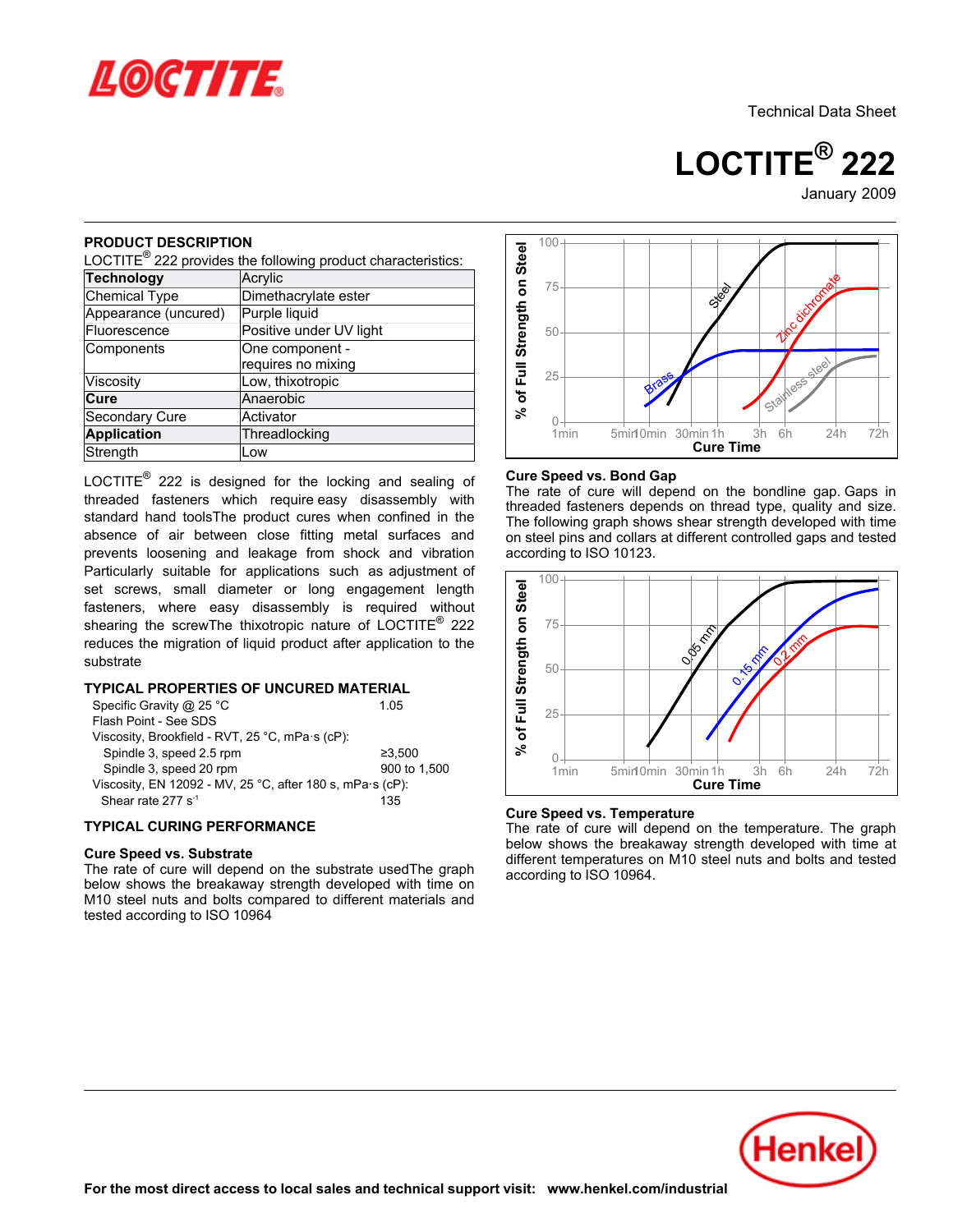

### **Cure Speed vs. Activator**

Where cure speed is unacceptably long, or large gaps are present, applying activator to the surface will improve cure present, applying activator to the sanace will improve care<br>speed. The graph below shows the breakaway strength developed with time on M10 zinc dichromate steel nuts and bolts using Activator SF 7471™ or SF 7649™ and tested bolts dailig Activator<br>according to ISO 10964.



#### **TYPICAL PROPERTIES OF CURED MATERIAL Physical**

| <b>Physical Properties:</b>                                       |                     |
|-------------------------------------------------------------------|---------------------|
| Coefficient of Thermal Expansion,<br>ISO 11359-2, K <sup>-1</sup> | $80 \times 10^{-6}$ |
| Coefficient of Thermal Conductivity, ISO 8302,<br>$W/(m \cdot K)$ | 0.1                 |
| Specific Heat, kJ/(kg·K)                                          | 03                  |
|                                                                   |                     |

# **TYPICAL PERFORMANCE OF CURED MATERIAL**

# **Adhesive Properties**

| After 24 hours @ 22 °C                                |                 |      |
|-------------------------------------------------------|-----------------|------|
| Breakaway Torque, ISO 10964:                          |                 |      |
| M <sub>10</sub> steel nuts and bolts                  | N·m             | - 6  |
|                                                       | (lb.in)         | (50) |
| Prevail Torque, ISO 10964:                            |                 |      |
| M <sub>10</sub> steel nuts and bolts                  | N⋅m             | - 4  |
|                                                       | $(lb.in)$ (35)  |      |
| Breakloose Torque, ISO 10964, Pre-torqued to 5 N·m:   |                 |      |
| M <sub>10</sub> steel nuts and bolts                  | $N \cdot m$ 14  |      |
|                                                       | $(lb.in)$ (120) |      |
| Max. Prevail Torque, ISO 10964, Pre-torqued to 5 N·m: |                 |      |
| M <sub>10</sub> steel nuts and bolts                  | $N \cdot m$     | - 14 |
|                                                       | $(lb.in)$ (120) |      |
|                                                       |                 |      |

Compressive Shear Strength, ISO 10123: Steel pins and collars N/mm² ≥2.5 (psi) (≥360)

#### **TYPICAL ENVIRONMENTAL RESISTANCE**

Cured for 1 week @ 22 °C

Breakloose Torque, ISO 10964, Pre-torqued to 5 N·m: M10 zinc phosphate steel nuts and bolts

#### **Hot Strength** not otrengtn<br>Tested at temperature



# **Heat Aging**

Aged at temperature indicated and tested @ 23 °C



# **Chemical/Solvent Resistance**

Aged under conditions indicated and tested @ 23 °C.

|                         |     | % of initial strength |      |       |       |
|-------------------------|-----|-----------------------|------|-------|-------|
| Environment             | °C  | 100 h                 | 500h | 1000h | 5000h |
| Motor oil (MIL-L-46152) | 125 | 100                   | 95   | 90    | 85    |
| Leaded Petrol           | 22  | 95                    | 95   | 95    | 95    |
| Brake fluid             | 22  | 95                    | 95   | 95    | 90    |
| Water/glycol 50/50      | 87  | 80                    | 80   | 80    | 80    |
| Acetone                 | 22  | 100                   | 90   | 90    | 90    |
| Ethanol                 | 22  | 95                    | 95   | 90    | 90    |

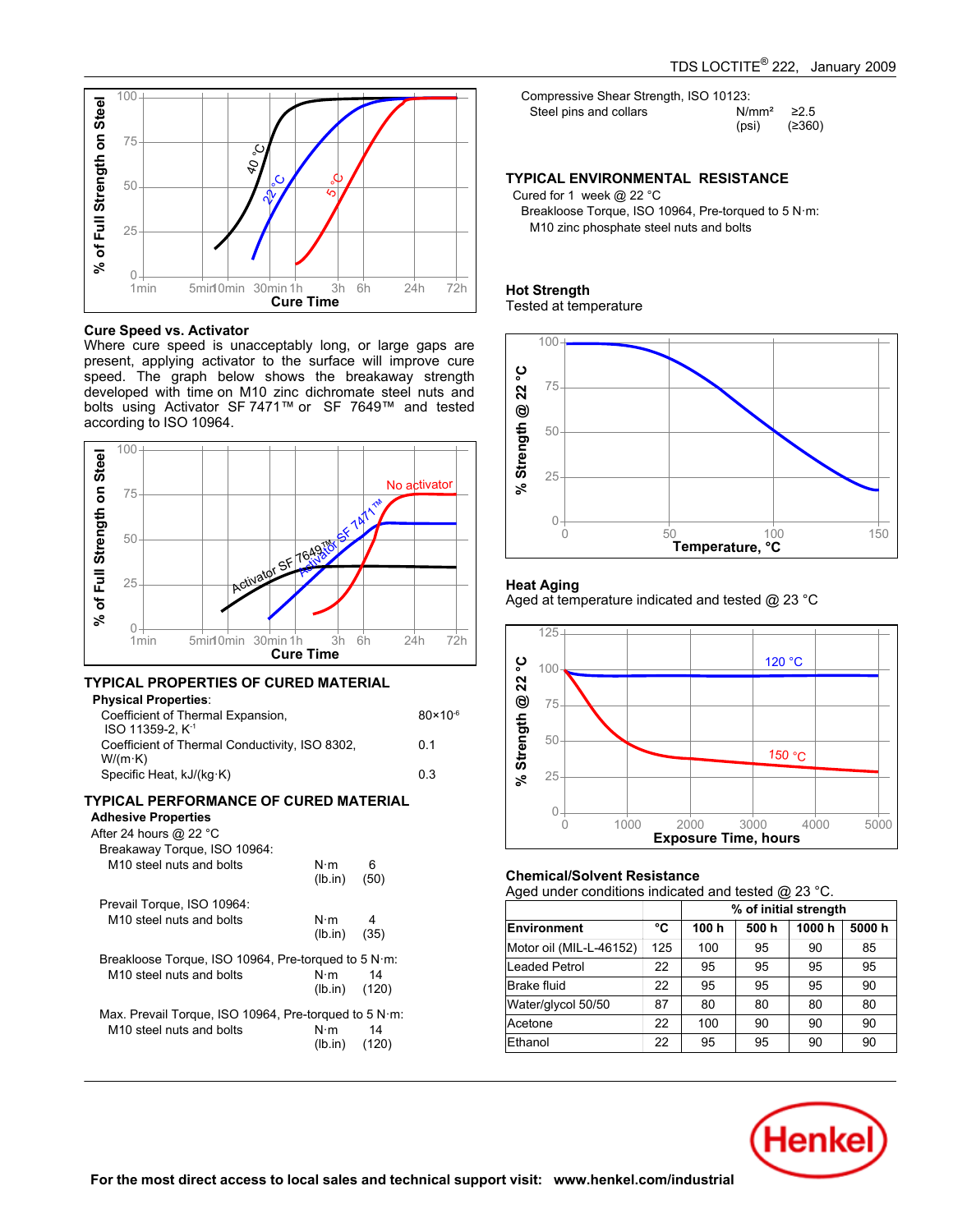### **GENERAL INFORMATION**

**This product is not recommended for use in pure oxygen and/or oxygen rich systems and should not be selected as a sealant for chlorine or other strong oxidizing materials.**

#### **For safe handling information on this product, consult the Safety Data Sheet (SDS).**

Where aqueous washing systems are used to clean the surfaces before bonding, it is important to check for compatibility of the washing solution with the adhesive. In some cases these aqueous washes can affect the cure and performance of the adhesive.

This product is not normally recommended for use on plastics (particularly thermoplastic materials where stress cracking of the plastic could result). Users are recommended to confirm are plastic codid resulty. Obers are recommentationally

### **Directions For Use:**

### **For Assembly**

- 1. For best results, clean all surfaces (external and internal) or best results, clearly all surfaces (externational in<br>with a LOCTITE® cleaning solvent and allow to dry.
- 2. If the material is an inactive metal or the cure speed is too slow, spray all threads with Activator SF 7471™ or SF 7649™ and allow to dry.
- 3. Shake the product thoroughly before use.
- 4. To prevent the product from clogging in the nozzle, do not allow the tip to touch metal surfaces during application.
- 5. **For Thru Holes**, apply several drops of the product onto **the bolt at the nut engagement area.**<br>the bolt at the nut engagement area.
- 6. **For Blind Holes**, apply several drops of the product down **the internal threads to the bottom of the hole.**<br>the internal threads to the bottom of the hole.
- **7.** Assemble and tighten as required.
- 8. **For Sealing Applications**, apply a 360° bead of product to the leading Applications, apply a 300 secar of product<br>to the leading threads of the male fitting, leaving the first to the leading threads of the material into the threads to<br>thread free. Force the material into the threads to thoroughly fill the voids. For bigger threads and voids, aloroughly in the volus. Tor bigger threads and volus,<br>adjust product amount accordingly and apply a 360° bead adjust product amount accordingly an<br>of product on the female threads also.

## **For Disassembly**

- <sup>2</sup>. Presedentury<br>1. Remove with standard hand tools.
- 2. In rare instances where hand tools do not work because of excessive engagement length, apply localized heat to nut or bolt to approximately 250 °C. Disassemble while nut<br>hot.

# **Clean-up**

1. Cured product can be removed with a combination of soaking in a LOCTITE<sup>®</sup> solvent and mechanical abrasion<br>soaking in a LOCTITE<sup>®</sup> solvent and mechanical abrasion such as a wire brush.

#### **Loctite Material SpecificationLMS**

LMS dated May-18, 1999. Test reports for each batch are available for the indicated properties. LMS test reports include selected QC test parameters considered appropriate to specifications for customer use. Additionally, comprehensive controls are in place to assure product quality and consistency. Special customer specification requirements may be coordinated through Henkel Quality.

#### **Storage**

Store product in the unopened container in a dry location. Storage information may be indicated on the product container labeling.

**Optimal Storage: 8 °C to 21 °C. Storage below 8 °C or greater than 28 °C can adversely affect product properties**. greater than 20 S can adversely affect product properties.<br>Material removed from containers may be contaminated during use. Do not return product to the original container. Henkel ase. Be not retain product to the original container. Hence<br>Corporation cannot assume responsibility for product which has been contaminated or stored under conditions other than those previously indicated. If additional information is required, mose previously indicated. In additional imormative.<br>please contact your local Henkel representative.

### **Conversions**

(°C x 1.8) + 32 = °F kV/mm x 25.4 = V/mil mm / 25.4 = inches µm / 25.4 = mil N x 0.225 = lb N/mm x 5.71 = lb/in N/mm² x 145 = psi MPa x 145 = psi N·m x 8.851 = lb·in N·m x 0.738 = lb·ft N·mm x 0.142 = oz·in mPa·s = cP

#### **Disclaimer**

The information provided in this Technical Data Sheet (TDS) including the information provided in this Technical Data Griect (TDO) including<br>the recommendations for use and application of the product are based on our knowledge and experience of the product as at the date of this on our mismissige and experience or the product as at the date of this<br>TDS. The product can have a variety of different applications as well as differing application and working conditions in your environment that are beyond our control. Henkel is, therefore, not liable for the suitability of our product for the production processes and conditions in respect of which you use them, as well as the intended applications and or which you use them, as well as the interface applications and<br>results. We strongly recommend that you carry out your own prior trials to confirm such suitability of our product. Any liability in respect of the information in the Technical Data Sheet or any other written or oral recommendation(s) regarding the concerned product is excluded, except if otherwise explicitly agreed and except in relation to death or personal injury caused by our negligence and any liability under any applicable mandatory product liability law.

**In case products are delivered by Henkel Belgium NV, Henkel Electronic Materials NV, Henkel Nederland BV, Henkel Technologies France SAS and Henkel France SA please additionally note the following:**

additionally fiote the renowing:<br>In case Henkel would be nevertheless held liable, on whatever legal ground, Henkel's liability will in no event exceed the amount of the concerned delivery.

#### **In case products are delivered by Henkel Colombiana, S.A.S. the following disclaimer is applicable:**

The information provided in this Technical Data Sheet (TDS) including the information provided in this Technical Bata Sheet (1.Be) including<br>the recommendations for use and application of the product are based on our knowledge and experience of the product as at the date of this TDS. Henkel is, therefore, not liable for the suitability of our product for TBB. Tichild is, increases and conditions in respect of which you use them, as well as the intended applications and results. We strongly